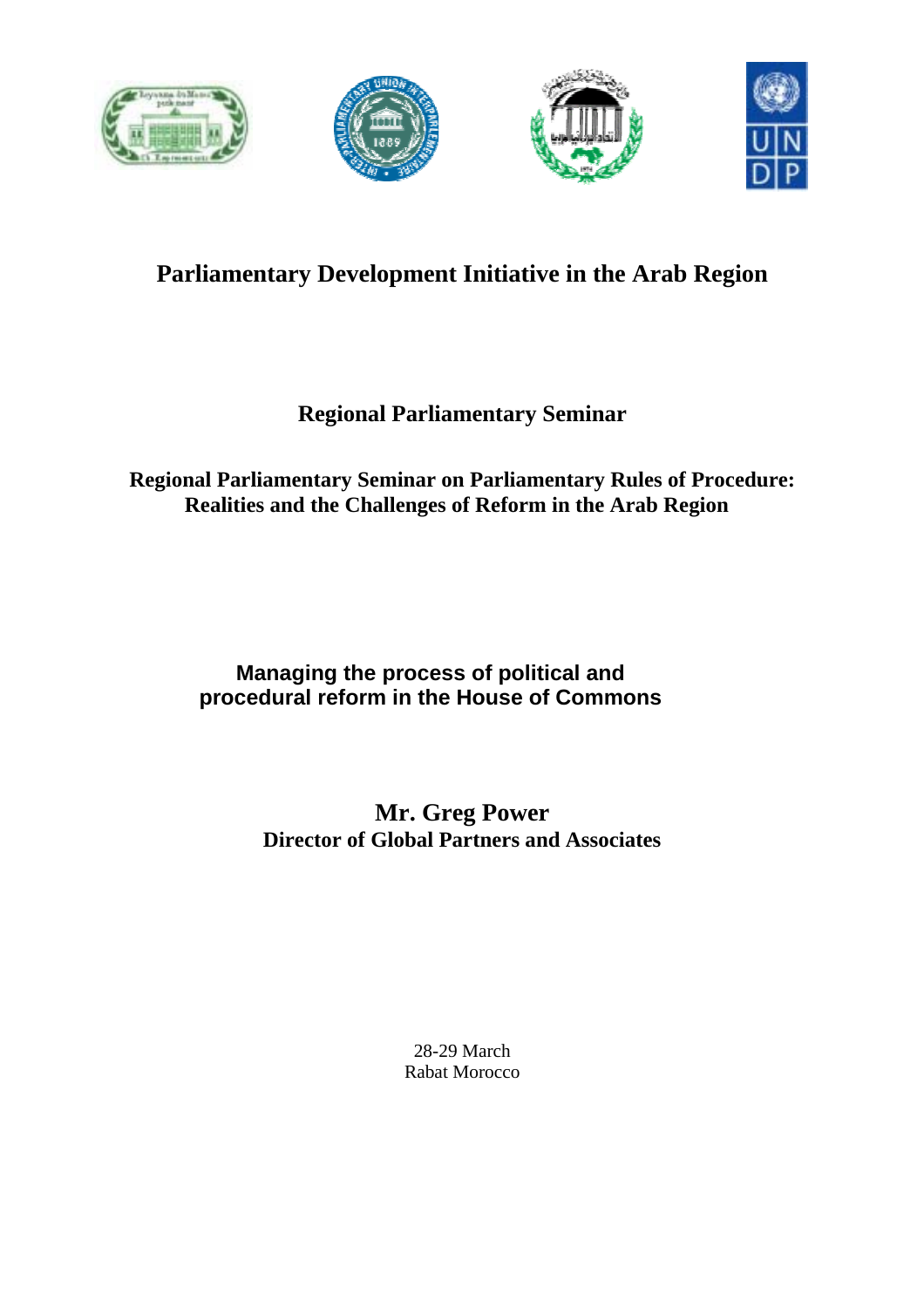**Regional Parliamentary Seminar: The Realities and Challenges of Reform in the Arab Region 28-29 March 2007, Morocco** 





## **Managing the process of political and procedural reform in the House of Commons**

## **Greg Power**

The House of Commons is, in many respects, a unique institution. Westminster has a long history and, partly as a result, has a system of rules and procedures that is unlike most other legislatures – one that has proved remarkably resistant to most efforts at updating it.

However, since 2001 there has been a concerted effort to reform the Commons so that it is more effective in its key tasks of scrutinising legislation, holding government to account and representing the public. This has been a difficult process which has involved considerable political skill on the part of the successive Leaders of the House of Commons who sought to implement such change. This paper does not go into the detail of the reforms that have been implemented as they are likely to be of limited value to other parliaments. Instead it examines six aspects of managing the process of procedural reform which may have a wider relevance.

## **Brief Background to Reform of the House of Commons**

The House of Commons first adopted Standing Orders in 1902. Introduced by Prime Minister Arthur Balfour, they were known as 'Balfour's railway timetable' because they divided the parliamentary day into time periods, in particular limiting the time for parliamentary questions and ensuring that government business took precedence at set times. Standing Orders have continued to develop over the last 100 years, but there have been few periods of substantial reform. Instead change has tended to happen in a quiet and evolutionary fashion. As a result, Westminster has lagged behind other parliaments and is arguably not as effective as it should be. For example, it was not until 1979 that the House of Commons set up a system of permanent committees to scrutinise government departments.

#### Global Partners & Associates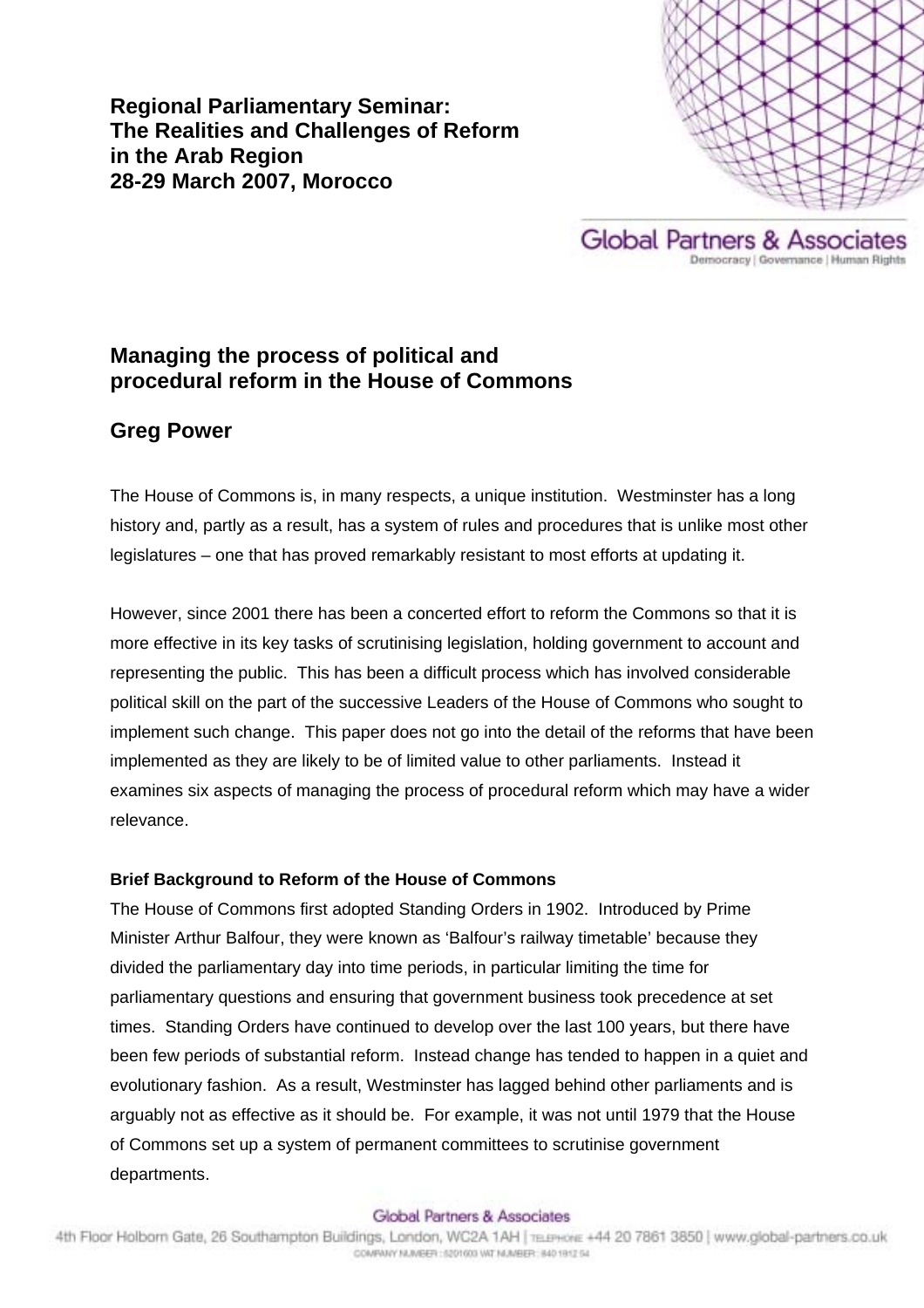There are many reasons why it has proved so difficult to reform the House of Commons. There are a huge number of vested interests in any political institution who can act as a brake on change, but one of the key factors at Westminster is the extent to which the government dominates parliament. Ultimately any changes to standing orders must be supported by a majority of MPs. And where the Executive has a majority in the legislature this must mean government MPs as well as opposition MPs voting for a stronger parliament. Managing the process of procedural reform is therefore a difficult one which needs to balance the interests of many, not just those of the government, but of individuals and organisations inside and outside parliament. It is these factors which underpin the following six aspects of the approach to reform in the UK.

### **1) Identifying the correct causes of parliamentary weakness**

The first challenge is to identify why parliament is not as effective as it might be. There are numerous factors that determine the influence of parliament, such as the level of staffing and resources, the structure of the committee system or the ability of MPs to get information from ministers. Each of them requires will require solutions that fit the structures of individual parliaments, and therefore are not the subject of a paper of this length.

However, there is an important factor that applies to almost every parliament. That is the gap that exists between the power that the institution has to challenge government in theory, and the extent to which MPs use that power in practice. This is usually for two reasons. Either MPs do not fully understand the rule of procedure or the mechanisms for scrutinising ministers, or where they do understand them, there are few incentives for them to use these mechanisms. Reforms should seek to address both of these factors.

Where there is a lack of understanding amongst MPs about their duties this may because the rules themselves are unclear, and need revising. This is especially true where there is more than one source for parliamentary rules. However, even when there is only one document, the standing orders are frequently complex legal documents that are not immediately comprehensible to MPs. One option for addressing this is to develop a handbook or explanatory document that is more easily accessible to both staff and politicians. Such a handbook can sometimes be very useful in helping MPs to become more effective, and will often be a more valuable source of guidance than the formal rules of procedure because they develop as a working document.

The second aspect is the extent to which MPs use the parliamentary mechanisms available to scrutinise government. In many parliaments, scrutiny is seen as a confrontation with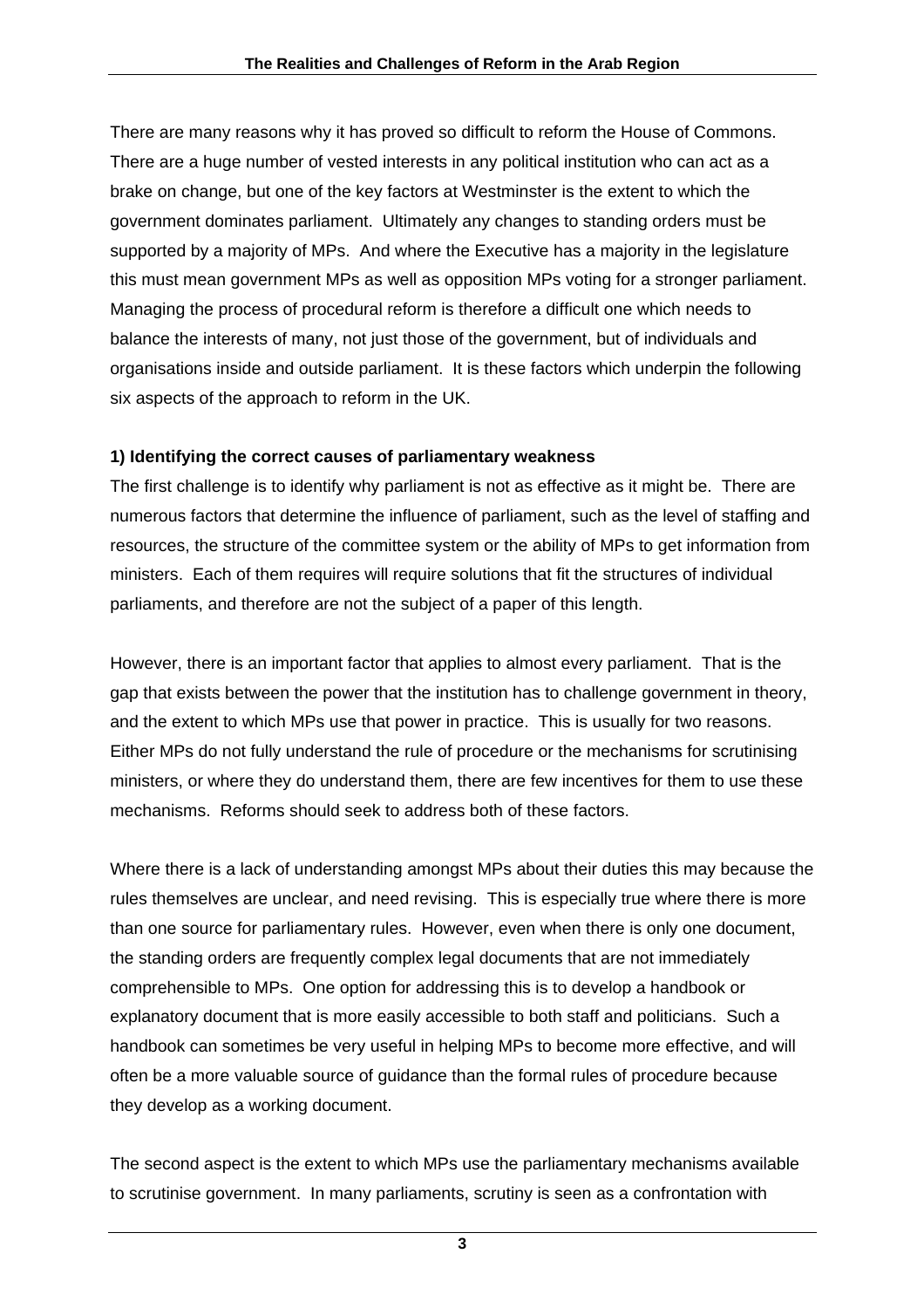ministers. This is especially true where government has a parliamentary majority, and the task is regarded as one for opposition parties. However, for a parliament to be effective, members of all parties need to regard scrutiny and oversight as part of their parliamentary duties. There are no neat solutions to this problem. Convincing MPs from the governing party that criticising their ministers is not disloyal, but is part of their parliamentary role is a difficult one. But reforms must seek to change behaviour as well as rules, and give all MPs the opportunity and incentives to hold ministers to account.

For example, at Westminster in recent years there have been efforts to increase the number, status and influence of the cross-party departmental committees. These committees allow MPs to work collectively across party boundaries to pursue 'parliamentary' functions. In addition, there are now added incentives to take committee work seriously. The chairs of select committees receive an extra salary, as well as additional staff and resources. In this way, it is hoped that more MPs will both understand and aspire to that scrutiny role.

Academic research suggests that in most parliaments, the biggest influence on MPs behaviour is not the rules, but other MPs, and especially senior politicians. Enacting measures which firstly improve understanding of the rules, and secondly, include incentives to use those parliamentary tools are more likely to be effective than rules changes by themselves.

## **2) Building broad support for change**

It is one thing to identify the correct rule changes in the first place, but implementing change also means building political support and momentum behind those proposals. There are two aspects from the UK experience which are worth highlighting. The first is the role that outside organisations can play in building support for change, and the second is the importance of using cross-party bodies to develop and implement change in parliament.

Although many leading parliamentarians and academics have been arguing for significant reform of the House of Commons since the 1960s, between 2000-1 there were three major reports published which helped to influence public and parliamentary opinion. The first was from inside the House of Commons - the report of the Commons' Liaison Committee. (The Liaison Committee consists of all the Committee chairs in the House of Commons, and is therefore made up of the most senior parliamentarians.) The other two were from respected outside bodies. One was the report of a commission set up by the think tank the Hansard Society. The other was the report of a commission set up the Conservative Party under the chairmanship of leading parliamentary academic Lord Norton of Louth.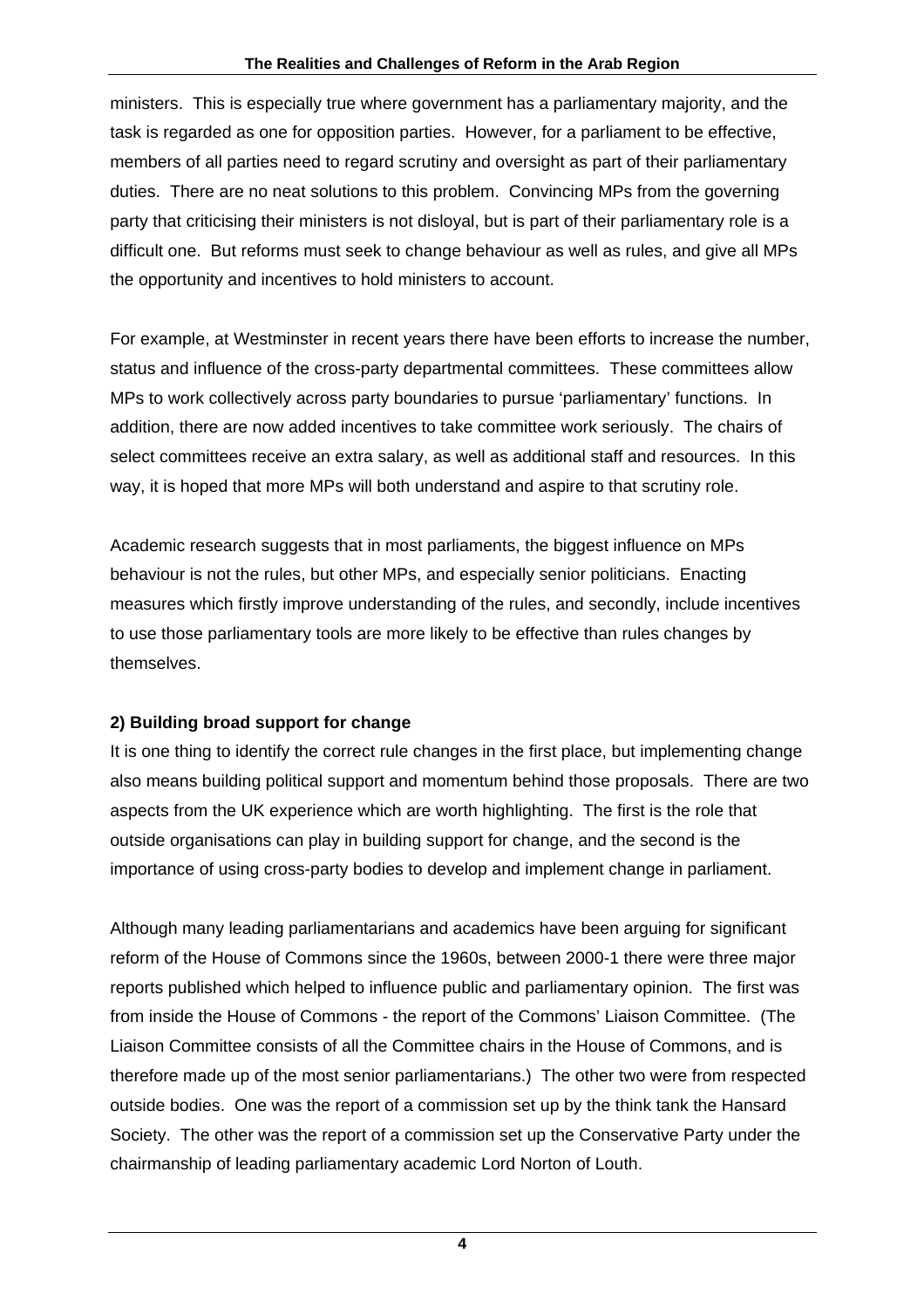All three reports were strongly critical of the extent to which the House of Commons was failing to hold the government to account or scrutinise legislation. In addition, they all made similar recommendations for strengthening the committee system, improving questioning of ministers, and earlier scrutiny of legislation. But the reports not only concentrated concern around certain key issues, they also highlighted the extent to which parliamentary effectiveness is not just a concern of MPs. By using a combination of MPs and nonparliamentarians the two Commissions were able to describe why these weaknesses were of concern to the wider public, and also attracted media attention to the process of reform. In short, they built a wider number of supporters for the process of reform inside and outside parliament.

The second element worth emphasising is the cross-party nature of these reports. As mentioned above, effective scrutiny and oversight is often seen as a confrontational exercise – a job for the opposition parties and not for government MPs. The importance of crossparty support is to emphasise that these are parliamentary rather than party political concerns. In the UK the arguments for reform gained strength from the use of cross party committees in both the development and implementation of the reforms.

As mentioned, the Liaison Committee played a pivotal role in securing support from MPs of all sides. This was partly because of its cross-party nature, but also because it is a body of the most senior MPs, whose opinions carry weight with fellow MPs. But also, the House of Commons has a cross-party 'Modernisation Committee', set up in 1997 and chaired by the Leader of the House of Commons charged with the specific job of developing recommendations for reform and bringing them before MPs to be voted on. Both committees meant that the process of strengthening parliament was not simply seen as a government versus opposition issue. The use of such a 'procedures' committee, which brings together senior politicians from across the parliament, is often a critical factor in the likely success of any reform programme.

## **3) Identifying potential winners and losers from reform proposals**

Opposition to parliamentary reform is normally from one of two groups. Either it is from those within parliament who benefit from the current structure of the institution and are fearful of losing influence. Or it can come from those who are likely to feel threatened or challenged by a more effective parliament, such as government ministers. Parliamentary reform will create both winners and losers. Building a successful programme of reform that commands broad support will need to anticipate the potential opposition and develop a strategy that seeks to either reassure or confront those with concerns.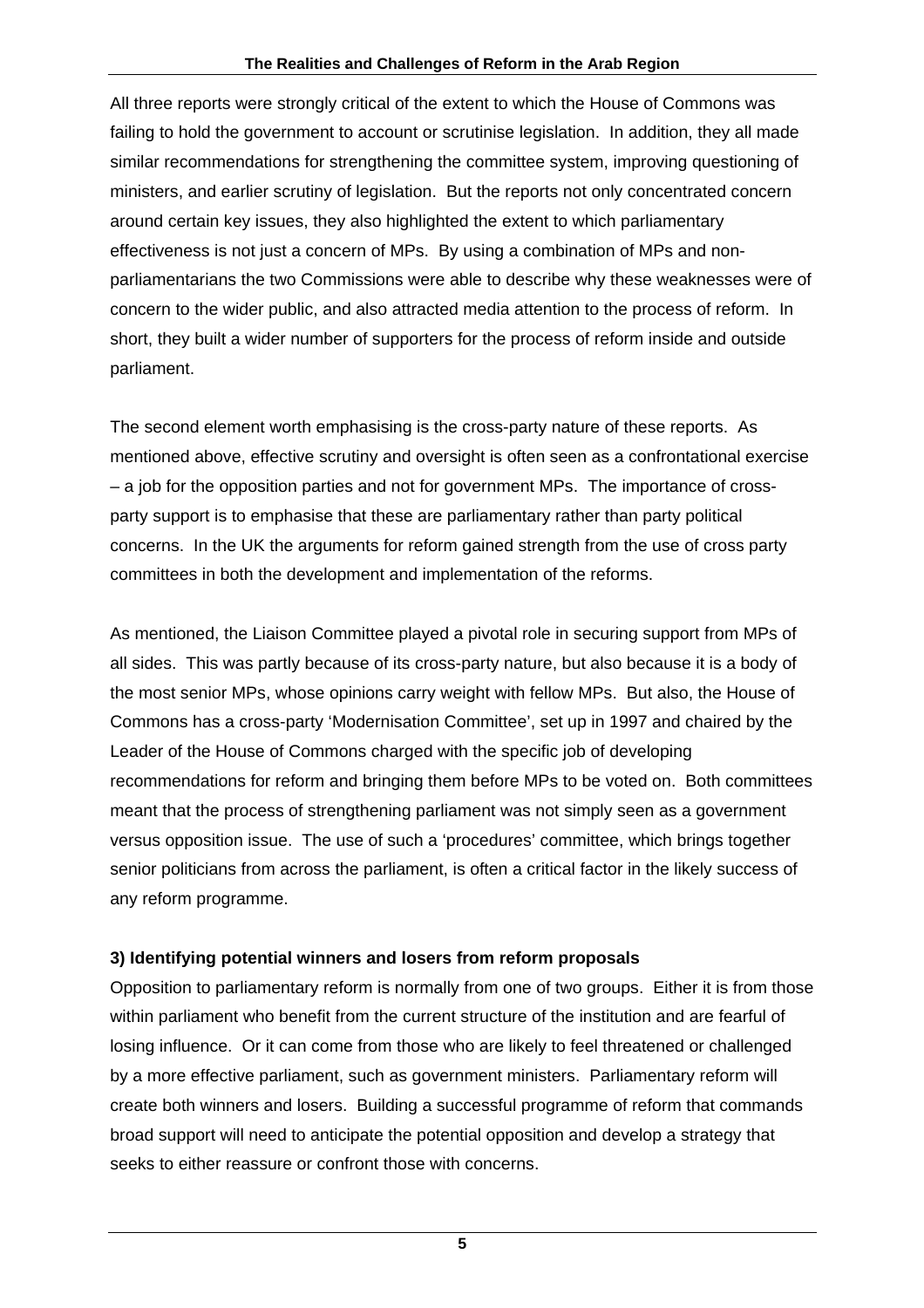The main vehicle for this strategy in the House of Commons was the Modernisation Committee mentioned above. Robin Cook, the Leader of the House of Commons, who chaired the committee, started the process of reform by submitting a memorandum to the committee which set out, in general terms, his desire to reform the House of Commons. This memorandum was published as the committee's first report in 2001. It set out the proposed direction of reform, but was light on specific proposals and thus served as the basis for a period of thorough consultation.

This consultation period allowed Robin Cook and the Modernisation Committee to take evidence from a wide range of groups, in public and in private. These included government ministers, whips, committees, backbenchers, parliamentary staff, journalists and outside organisations. Each raised concerns, but many also put forward new ideas and solutions.

As a result, all groups felt involved in shaping the reforms. This gave a sense of momentum to the reform process and ultimately strengthened the final proposals. But it also highlighted publicly the range of views and the difficult job the committee had in balancing those concerns. There were two main ways in which the committee sought to deal with those concerns, firstly, by arguing for specific rather than general increases in parliamentary influence and secondly, by building support around a package of reforms. These are the subject of items 4) and 5) below.

## **4) Arguing for more parliamentary power in specific areas**

Arguments for greater parliamentary influence are more likely to be successful if they focus on specific areas rather than all-encompassing reforms. In short, a general argument for greater parliamentary power is likely to maximise opposition, as it increases the number of individuals and groups who feel they might stand to lose from such undetermined change.

It is a more effective strategy to make specific proposals which, on their own, look less threatening. By concentrating on the specifics it is then easier to make detailed arguments as to why these powers are needed, and to negotiate with those who believe their own position might be threatened.

This is particularly true of government ministers who are likely to be most wary of a parliament that has extended powers to question or demand information from them. However, the line of argument used by Robin Cook was that parliament should be seen as the partner in government policy-making rather than its opponent. Government should in fact welcome greater scrutiny, as the eminent academic Bernard Crick noted 40 years ago,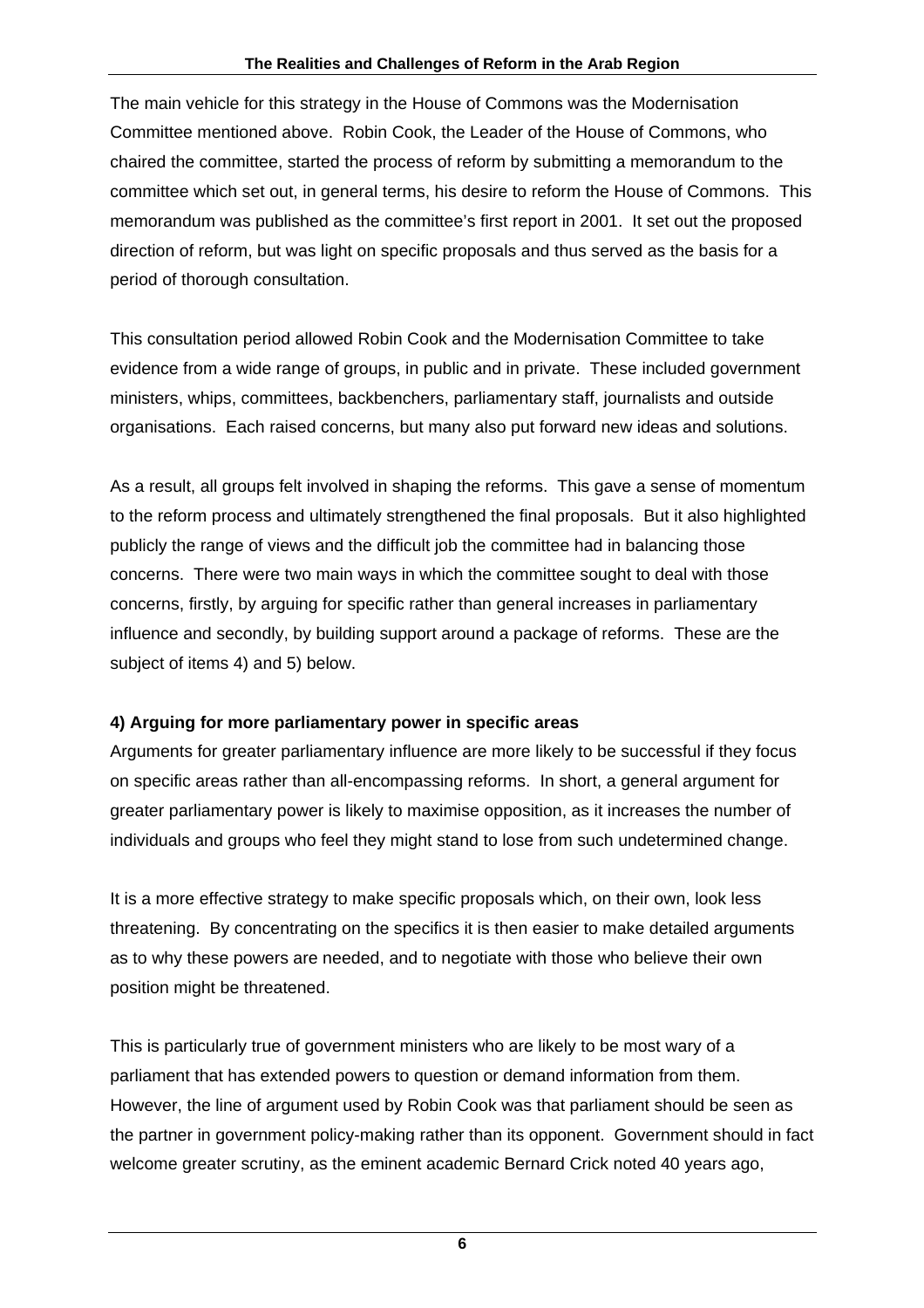"Parliamentary control, correctly conceived, is not the enemy of good government, but its primary condition", in other words - 'good scrutiny means good government'.

Robin Cook made a number of specific arguments with ministers that by allowing greater powers to parliament in key areas, it would actually enhance government's effectiveness. For example, Cook proposed to reduce the notice period allowing ministers to prepare for oral questions from two weeks to only three days. He met some resistance, but persuaded ministers that this shorter notice period would reduce the number of times that the Speaker would grant an 'emergency question', where ministers usually had even less than a day to prepare for a sometimes lengthy debate. Similarly, the argument for greater parliamentary scrutiny of draft bills was made on the basis that it would reduce the need to spend valuable time amending the bill at a later stage.

By identifying specific rule changes which enhance parliament's scrutiny, it is easier to build a case which demonstrates the all-round benefits of a stronger legislature.

### **5) Building consensus around a package of reforms**

However, being specific about individual reforms does not mean that a reform programme should simply try to enact one rule change at a time. This is a recipe for a slow and piecemeal approach to reform, and is one of the reasons why change has taken so long in the House of Commons. Given the wide range of interests and opinions on parliament, it has always proved difficult to get consensus around one reform at a time. At one stage the Modernisation Committee was considering 219 different submissions from MPs.

Instead the strategy after 2001 was built around developing a package of reforms. This had three advantages which increased the chances of achieving more significant parliamentary reform.

Firstly, a package of reforms maximised the ability of Robin Cook and the Modernisation Committee to negotiate. With a large number of proposals it allowed Cook to trade elements of the package with those who were strongly opposed to them for changes elsewhere. For example, the proposal for a system of 'interpellations' or topical questions in the Commons met strong resistance from some parts of government. However, by giving up this proposal it strengthened the case for shortening the notice period for oral questions, mentioned above. Similarly, the select committees were given increased resources and staffing in return for a set of core duties which obliged them to perform key functions and publish an annual report on their activity.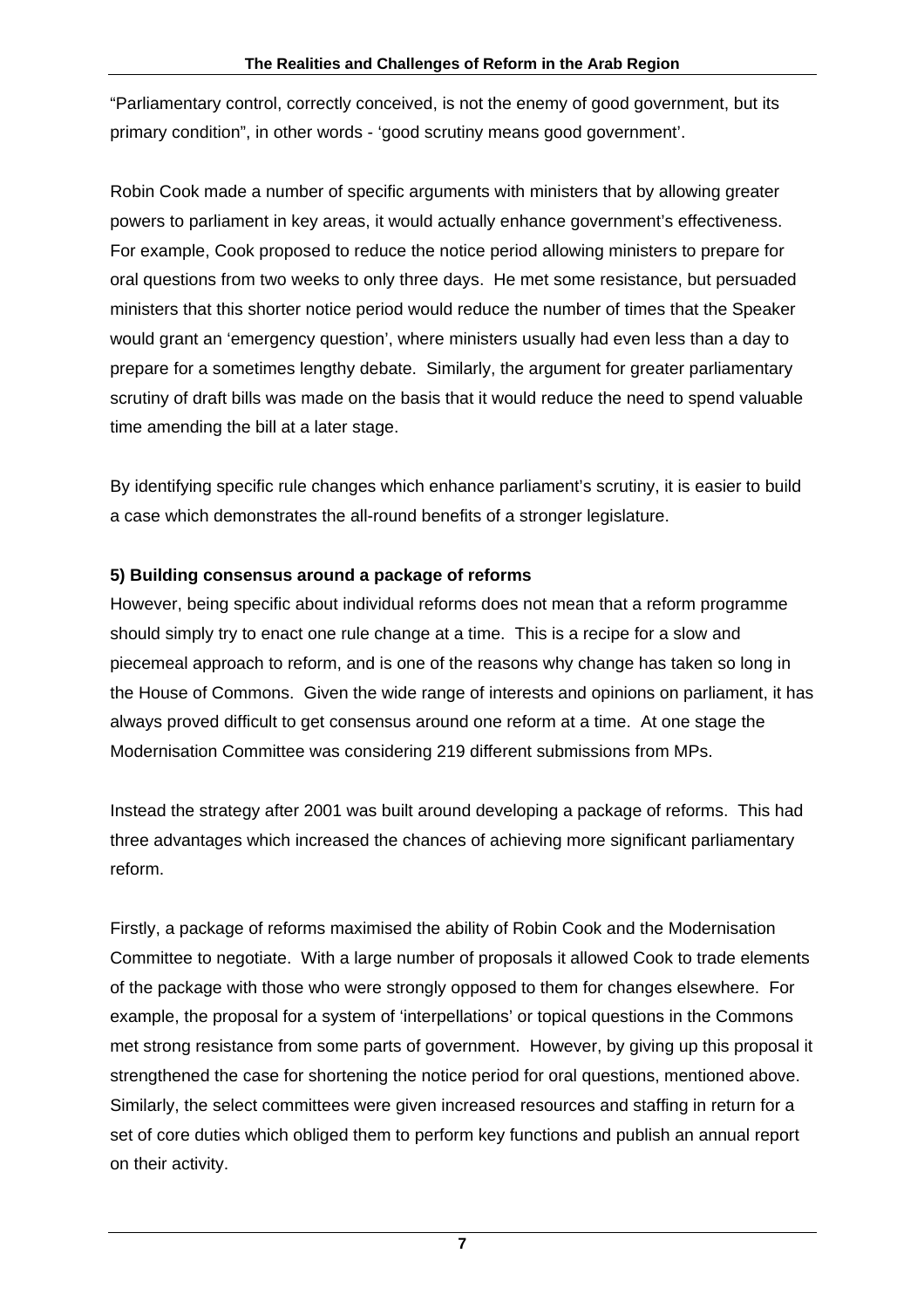Secondly, and related, a wide package means that means that you can afford to lose some elements of the reforms without undermining the main objectives of the package. The Modernisation Committee started off with a long list of reforms which, over the consultation period got narrowed down during negotiation, but it still managed to retain the key elements and put forward a set of proposals that enhanced parliament's influence.

Thirdly, a wide range of reforms offers the chance to maximise support. A chief whip in another parliament summed up this approach as 'making sure that everyone gets something'. The more reforms there are, the more chance there is that a majority of MPs stand to benefit, quite simply, it a package should seek to maximise the number of winners from reform. Moreover, when it comes to voting on the proposals, even if MPs do not like certain proposals, ideally, there should be enough in the package to make them vote in favour of the changes.

### **6) Ensuring that rule change means behavioural change**

As mentioned above, rule changes need to be accompanied by a change in MPs behaviour if they are to strengthen parliament. Reforms need to ensure that, once enacted, the new parliamentary tools are used by politicians.

If the reform package is developed through a process of consultation and negotiation then it should result in a set of procedural changes that work with the incentives that exist within parliament. However, there does need to be follow-up activity once proposals are passed by a parliament. There is often a time lag between reforms being passed by parliament and those rule changes being enacted and this is a good time to ensure that MPs understand the nature of the changes coming into force and what is expected of them. At Westminster a change to the sitting patterns of the Commons was preceded by several mailings to MPs explaining why the changes were being implemented, answering outstanding concerns of some MPs and stating when they would come into force.

## **Conclusion**

The experience of the House of Commons in recent years is unlikely to have a direct parallel in other parliaments. However, it does highlight some of the factors that make procedural reform a difficult, complex and time-consuming process. There are though three aspects which may make the eventual success of rule change more likely.

The first is to start by understanding the gap between the power that parliaments have to hold ministers to account in theory and the extent to which MPs use those powers in practice. An argument frequently made against giving more power to a parliamentary